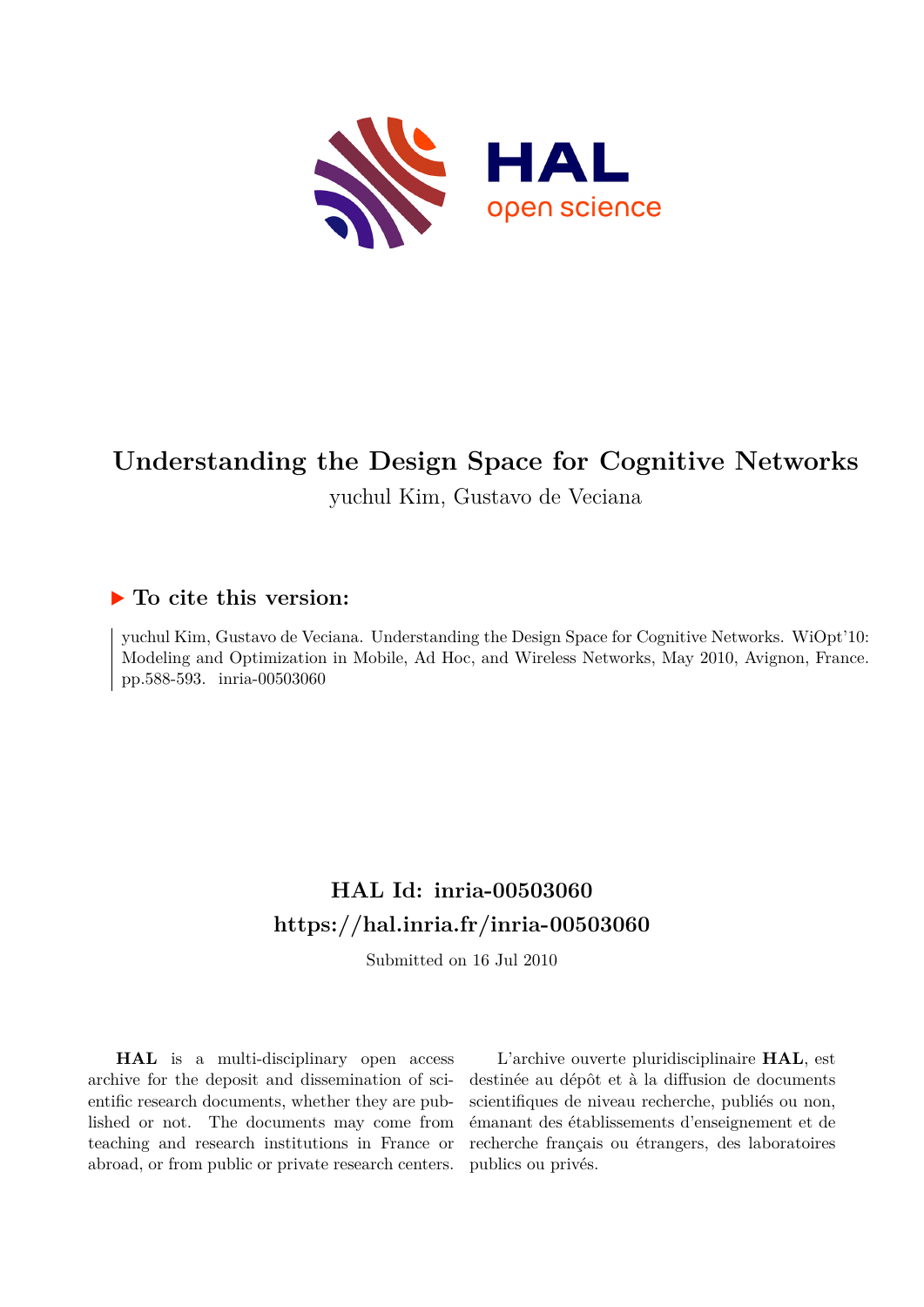# Understanding the Design Space for Cognitive Networks

Yuchul Kim, and Gustavo de Veciana *Fellow*, IEEE

*Abstract***—This paper studies a cognitive network where licensed primary users and unlicensed but 'cognitive' secondary users share spectrum. Many system design parameters affect the joint performance, e.g., outage and capacity, seen by the two user types in such a scenario. We explore the sometimes subtle system tradeoffs that arise in such networks. To that end, we propose a new simple stochastic geometric model that captures the salient interdependencies amongst spatially distributed primary and secondary nodes. The model allows us to evaluate the performance dependencies between primary and secondary transmissions in terms of the outage probability, node density and transmission capacity. From the design perspective the key design parameters determining the joint transmission capacity and tradeoffs, are the detection radius (detection SINR threshold), decoding SINR threshold, burstiness of coverage and/or transmit powers. We show how the joint transmission capacity region can be optimized or affected by these parameters.**

*Index Terms***—cognitive network, stochastic geometry, network information theory, transmission capacity**

#### I. INTRODUCTION

FCC and researchers have observed the scarcity and the underutilization of spectrum resources which suggests that a new model of spectrum usage is required, usually referred to as cognitive radio/network, see e.g., [1]. The basic approach is to allow unlicensed or secondary devices to opportunistically access a spectrum allocated to licensed or primary devices. The focus of this paper is on the transmission capacity of cognitive networks, in particular on characterizing the spatial or temporal spectrum opportunities for secondary devices and their interaction with primary devices.

Specifically, we model primary transmitters (PTx) corresponding to high-power broadcasting towers, e.g., a fixed or mobile TV broadcasting station, sending the same signal to multiple primary receivers (PRx). This is usually called a single frequency network (SFN). The coverage of a single PTx is relatively large, e.g., tens of kilometers, and receivers can successfully decode the signal if they belong to the coverage area of at least one transmit station. Signals from different stations are treated as delayed multi-path. Cognitive or secondary devices can transmit in regions where the primary signal is not detected. PTxs are not aware of the existence of secondary devices and the same secondary network characteristics are assumed where secondary transmitters (STx) and receivers (SRx) are involved in ad-hoc or peer-to-peer low power transmissions.

*Related work:* In [2] and numerous subsequent papers (see survey in [3]) various spatial models have been introduced where nodes are randomly distributed on a plane and signal attenuation is a function of an attenuation factor and of the distance between transmitter and receiver. In addition, [4], [5] and [6] explored the capacity of networks in terms of transmission capacity, which measures transmitted bits per second per meter square. Their models capture the subtle interactions between

nodes in terms of outage, so they allow the computation of the exact capacity rather than the scaling behavior. However, most of this work focuses on capacity analysis for *homogeneous* networks.

Recently, above methodologies have been extended to evaluate the performance of multiple networks with different priorities in the context of cognitive networks; for example, [7], [8] focus on scaling laws for "two networks with different access priority". In their work, primary and secondary networks are found to have the same capacity scaling law  $\Theta(\sqrt{n/\log n})$  and  $\Theta(\sqrt{m/\log m})$  where n and m correspond to the primary/secondary receiver densities. [9] studied the impact of transmission power of secondary nodes on the reliability of detection performance and the transmission opportunity for secondary nodes. However, this work considers only a single secondary node with randomly distributed multiple primary nodes. Overlaid spectrum sharing between two different networks was studied in [10], where the mobile ad-hoc devices are overlaid with uplink transmissions of an existing cellular network and the capacity trade-off between two networks was characterized. However, in this work, the secondary nodes do not have spatial detection or cognitive function. [11] studied cognitive networks with single primary and multiple secondary transmitters. A bound on the radius of the primary exclusive region, i.e., where the primary transmitter can communicate with its receivers under an outage constraint, was found based on various system parameters. [12] considered a cognitive network where nodes access medium using CSMA protocol with two different types of access priorities.

*Contributions:* In this paper, we model *both* primary and secondary devices as point processes, which allows us to capture the impact from both PTxs and STxs to both PRxs and SRxs. We also model the cognitive operation of secondary devices; as a result, the two processes are *dependent* on each other. Our model delivers rich insights on system performance and design tradeoffs in terms of coverage, node density, outage probability, and capacity. Our contributions can be summarized as follows.

First, we provide a novel and mathematically tractable Boolean disk model for primary and secondary networks, which is simple yet captures the stochastic nature of the interaction between the two networks. The coverage reduction of PTxs and the impact of hidden PTxs on outage, node density and capacity of STxs are characterized.

Second, we identify several important design parameters: detection radius (or detection SINR threshold), decoding SINR threshold and transmit power of STx, which affect the achievable capacity of the secondary network. It is shown that a conservatively selected detection radius can severely decrease the capacity of a secondary network and that the optimal decoding SINR of SRxs depends on the density of PTxs.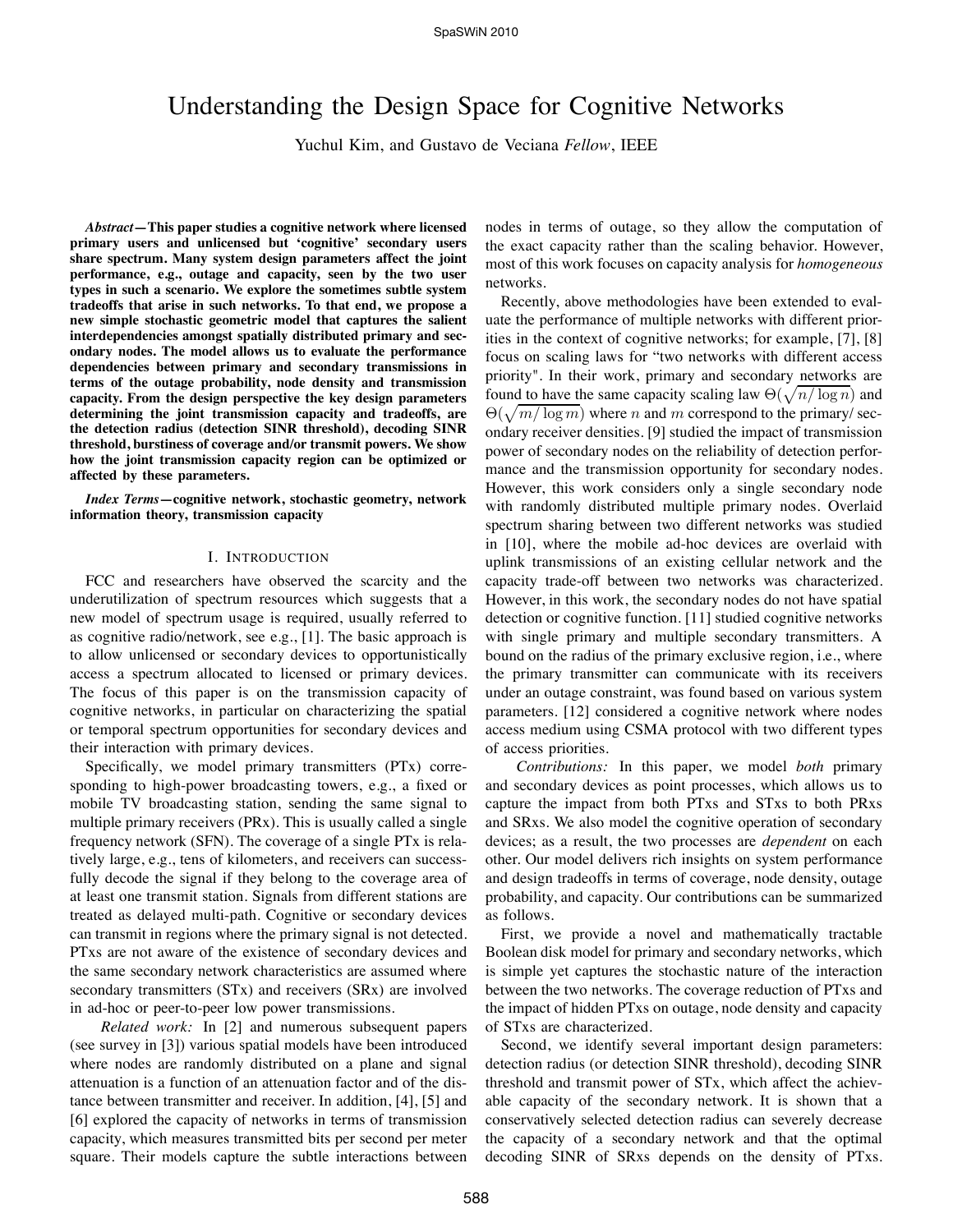We also show that a secondary network with a conservative detection radius can achieve higher capacity if the associated primary network has more bursty coverage. While an ideally chosen detection radius makes the achievable capacity of the secondary network be independent of the burstiness of primary network's coverage, it does introduce interference to PRxs. We provide *rules of thumb* on how to tune these design parameters to maximize the capacity of the cognitive network.

## II. SYSTEM MODEL

#### *A. Preliminary Definitions*

We first define the notation that will be used throughout this paper.  $b(x, r)$  denote a ball centered at location  $x \in \mathbb{R}^2$  with radius r. Let  $||x - y||$  denote a distance between two points x and y in  $\mathbb{R}^2$  and |A| denote the area of set  $A \subset \mathbb{R}^2$ . For a random variable Q, let  $\mathcal{L}_Q\left(s\right) \equiv \mathbb{E}\left[e^{-sQ}\right]$  denote the Laplace transform of the random variable Q.

#### *B. Path loss and Interference Model*

We assume free space path loss model  $d^{-\alpha}$  given an attenuation factor  $\alpha$  and distance d between transmitter/interferer and receiver. When SINR is computed, only the dominant interferer is considered. If the dominant interferer is within the interference radius of the receiver, the receiver fails to receive; otherwise, the interferer is ignored. The interference radius is conservatively determined based on various factors such as interference power, signal power, noise and the receiver's decoding SINR. In our interference model, we do not take into account the additive nature of interference. Indeed this so-called protocol interference model is widely used [2], [13] and this model produces asymptotically tight estimates [5], [6].

#### *C. Primary Network Model*

The primary network consists of a set of PTx-PRx pairs. We model only the locations of PTxs which for simplicity are assumed to follow a homogeneous Poisson point process (HPPP)  $\Pi_n = \{X_i\}$  in  $\mathbb{R}^2$  with intensity  $\lambda_n$ . We use  $X_i$ to denote both the *i*-th PTx and its location in  $\mathbb{R}^2$ . PTxs transmit with the same transmission power  $\rho_n$  and realize a rate  $b_p = \log(1+\beta_p)$  bps where  $\beta_p$  is the SINR threshold to decode PTx's signal. A PRx Y can decode the signal from PTxs if it is within PTxs' coverage area,  $B(\Pi_p, d_p) \equiv \bigcup_{X_i \in \Pi_p} b(X_i, d_p)$ and, at the same time, is not interfered by a STx; here  $d_p$ denotes the target coverage radius of PTxs. A PRx Y can be interfered by STxs if one or more active STxs exist within its interference region  $b(Y, r_{sp})$ , where  $r_{sp}$  is STx's interference radius of a PRx w.r.t to a STx.

#### *D. Secondary Network Model*

The secondary network consists of a set of STx-SRx pairs. The STxs are modeled by HPPP  $\Pi_s = \{Z_i\}$  with intensity  $\lambda_s$ <sup>1</sup>. We assume that all the STxs sense the medium at the same time and only STxs which detect the absence of PTxs attempt to transmit in Aloha fashion. This again represents a

 ${}^{1}\Pi_{s}$  is independent from  $\Pi_{p}$ .

strong simplification. So, it is possible that a SRx is interfered by one or more other active STxs, causing an outage. Indeed, this model can be viewed as a snapshot of active secondary nodes at a typical time slot. Note that not all the STxs are allowed to transmit since some of them are blocked out by PTxs and accordingly inactive. We assume that a STx uses a simple *signal energy detection* scheme to detect whether there are PTxs within its detection radius  $r_d$ . A SRx W is interfered by PTxs if one or more PTx exist within  $b(W, r_{ps})$ , where  $r_{ps}$  is the interference radius of a SRx w.r.t a PTx. For a given primary process  $\Pi_p$ , we model the active STxs by a point process  $\Pi_s^a = \Pi_s^a(\Pi_p) = \{Z_i \in \Pi_s | Z_i \notin B(\Pi_p, r_d)\}\$ with intensity  $\lambda_s^a(z, \Pi_p) = \lambda_s \mathbf{1} \{z \notin B(\Pi_p, r_d)\}\$  at  $z \in \mathbb{R}^2$ . Note that  $\Pi_s^a$  is a stationary doubly stochastic or Cox process with a random intensity measure [15]. Also note that for a given  $\pi_p$ , a realization of  $\Pi_p$ , this process of active STx corresponds to a thinned process, where the thinning is spatially correlated depending on the  $\pi_p$ . Thus, the resulting process is a non-HPPP. We assume that a STx transmits to a SRx which is located a fixed distance  $d_s$  away with transmission power  $\rho_s$ . Like PTx, a STx transmits  $b_s = \log(1 + \beta_s)$  bps, where  $\beta_s$  is the SINR threshold to decode STx's signal. The STx's signal can interfere with both PRxs and un-intended SRxs; that is, STx  $Z_i$  in  $b(Y, r_{sp})$  can interfere with PRx Y and STx Z in  $b(W, r_{ss})$  can interfere with SRx W, where  $r_{sp}$  and  $r_{ss}$  are the interference radii of a PRx and a SRx w.r.t. a STx respectively.

#### *E. System Model Parameters*

In this section, we discuss the system parameter selection. We shall assume that  $\beta_p$ ,  $\beta_s$ , and the tolerable interference  $I_p$ are specified as part of the system design.  $I_p$  corresponds to the amount of interference that PRxs can tolerate at the edge of PTxs' coverage and can be understood as a performance margin to overcome uncertainty in noise and interference. Given these parameters, the following system parameters can be determined. We first determine PTx's maximum coverage radius  $d_p$  from PRx's successful reception condition, i.e, if a PRx receives successfully, then its received SINR, assuming noise  $\eta$  and maximum tolerable interference  $I_p$  at the coverage edge, should be larger than the decoding SINR threshold, which gives following:

$$
d_p \equiv \sup \left\{ d > 0 \vert \frac{\rho_p d^{-\alpha}}{\eta + I_p} > \beta_p \right\} = \left( \frac{\rho_p}{(\eta + I_p)\beta_p} \right)^{\frac{1}{\alpha}}.
$$

Second, if PRx receives PTx's signal successfully, then, the SINR at the above receiver should be larger than  $\beta_p$  even when interference from STx is considered:  $\frac{\rho_p d^{-\alpha}}{\eta + \rho_s r^{-\alpha}} > \beta_p$ , this allows us to define a PRx's interference radius with respect to a STx as

$$
r_{sp}(d) \equiv \inf \left\{ r > 0 \Big| \frac{\rho_p d^{-\alpha}}{\eta + \rho_s r^{-\alpha}} > \beta_p \right\} = \rho_s^{\frac{1}{\alpha}} \left( \frac{\rho_p}{d^{\alpha} \beta_p} - \eta \right)^{-\frac{1}{\alpha}}
$$

.

Note that  $r_{\rm s0}(d)$  is a function of d. As a PRx gets closer to its nearest  $PTx, r_{sp}$  gets smaller and the PRx becomes increasingly robust to interference. However, a PRx near the coverage edge is more vulnerable to interference. Third, for a SRx to decode a STx signal, the received SINR at the SRx should be larger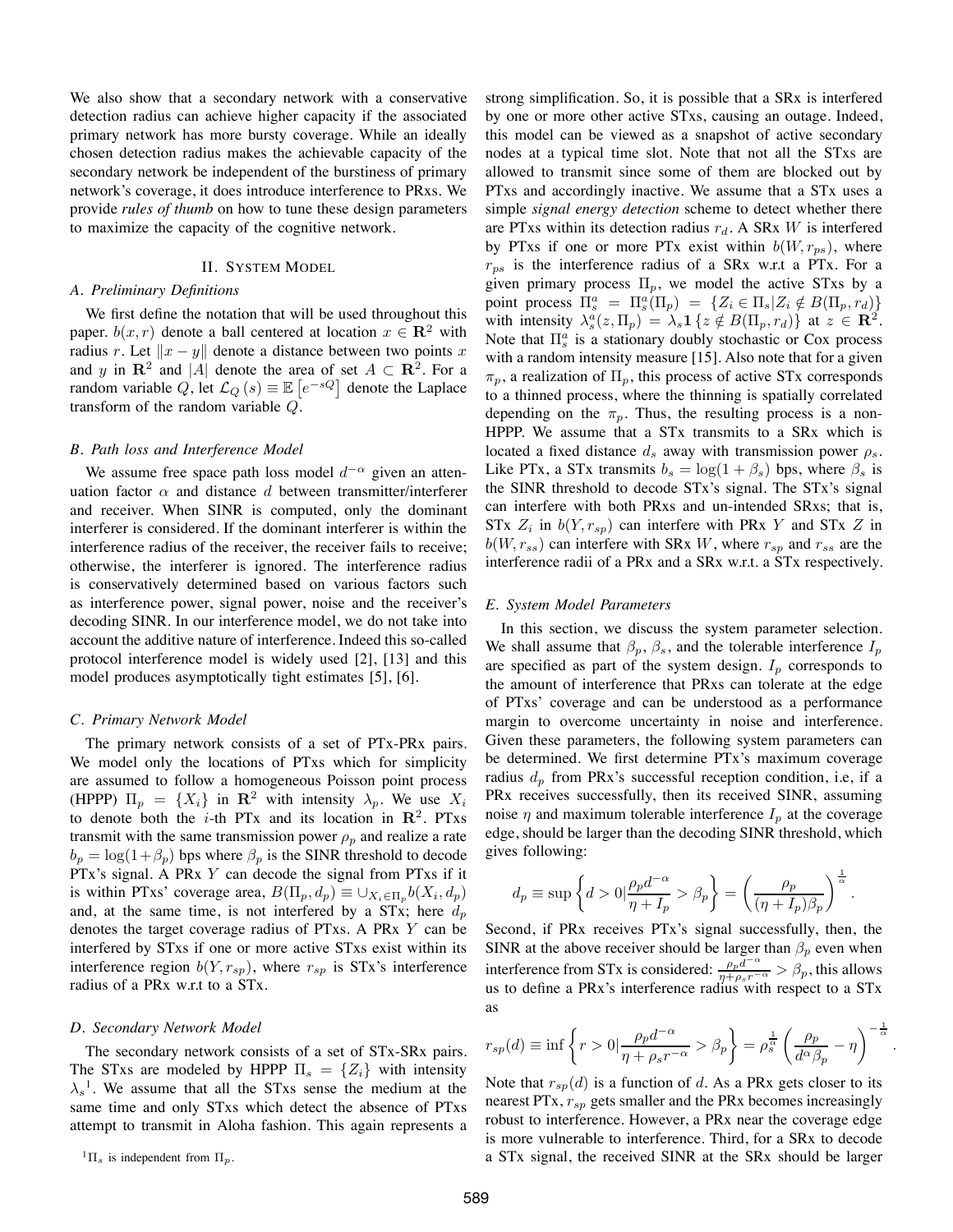

Fig. 1: Given no PTx in  $b(Y, d)$ , the PRx Y can be interfered by potential STxs in hatched region. The activity of potential STx at z is determined by the existence of other PTxs in its detection region  $b(z, r_d)$ .

than the decoding threshold  $\beta_s$ :  $\frac{\rho_s d_s^{-\alpha}}{1+\eta} > \beta_s$ , from which we define SRx's maximum tolerable amount of interference

$$
I_s \equiv \sup \left\{ I > 0 \middle| \frac{\rho_s d_s^{-\alpha}}{I + \eta} > \beta_s \right\} = \frac{\rho_s d_s^{-\alpha}}{\beta_s} - \eta. \tag{1}
$$

Fourth, for a SRx to decode a STx signal, the amount of interference from its nearest PTx should be less than the maximum tolerable interference:  $\rho_p r^{-\alpha} < I_s$ . This leads us to determine a SRx's interference radius with respect to a PTx as

$$
r_{ps} \equiv \inf \left\{ r > 0 \middle| \rho_p r^{-\alpha} < I_s \right\} = \left( \frac{\rho_p}{I_s} \right)^{\frac{1}{\alpha}}. \tag{2}
$$

Finally, for a SRx to decode a STx signal, the amount of interference from the nearest interfering STx should be less than the tolerable interference:  $\rho_s r^{-\alpha} < I_s$ . Thus, SRx's interfering radius with respect to a STx is given as

$$
r_{ss} \equiv \inf \left\{ r > 0 \middle| \rho_s r^{-\alpha} < I_s \right\} = \left( \frac{\rho_s}{I_s} \right)^{\frac{1}{\alpha}}. \tag{3}
$$

Note that  $I_s$ ,  $r_{ps}$ , and  $r_{ss}$  above have been selected conservatively.

#### *F. Parameter Sets for Scenarios*

Here, we consider following parameter values:  $\alpha = 3$ ,  $N<sub>o</sub> =$  $-174$ dBm,  $\eta = N_o \times 20 \times 10^6$ ,  $\rho_s = 1$ mW,  $\beta_s = 20$ ,  $I_s =$  $5 \times 10^{-8}$  and  $d_s = 10$ m,  $\rho_p = 100$ W,  $\beta_p = 10$ ,  $I_p = 5\eta$ ,  $d_p = 27560$ m,  $r_{ps} = 1259$ m, and  $r_{ss} = 27$ m.

#### III. PERFORMANCE OF PRIMARY NETWORK

#### *A. Outage Probability of Primary Receiver*

In this section, we consider two outage probabilities for a PRx  $Y$ ; first, the conditional outage probability when the PRx Y is a distance  $d$  away from its nearest PTx, which shows how the outage probability changes as  $d$  increases; second, the covering probability of primary network. Let  $P_{o,1}(d)$  denote the outage probability of a PRx a distance  $d$  away from its nearest PTx.

**Theorem 1.** *(Conditional Outage Probability of a PRx at* d *from its nearest PTx) For given*  $\lambda_p$ ,  $\lambda_s$  *and*  $d_p$ , *a PRx Y's outage probability given d away from its nearest*  $PTx X_i$  *is* 

$$
P_{o,1}\left(d\right)=1-{\bf 1}_{\{d
$$

where  $L(d, \Pi) = \int_{b(Y, r_{ps}) \setminus b(X_i, r_d)} \mathbf{1}_{\{z \notin B(\Pi, r_d)\}} dz$ *, and*  $\Pi_p^{(2)}$  =  ${\{\Pi_p \cap b(Y, d)\}\cup \{X_i\}}.$ 

See [16] for proof.  $\mathcal{L}_{L(d,\Pi_p^{(2)})}(\lambda_s)$  is expected void probability of random subset of gray region in Fig.1 of which area is  $L(d, \Pi_p^{(2)})$ . Geometrically, the random variable  $L(d, \Pi_p^{(2)})$ above denotes a random subset of the set  $b(Y, r_{ps})\backslash b(X_i, r_d)$ which is not covered by the Boolean process  $B(\Pi_p^{(2)}, r_d)$ . The Laplace transform of  $L(d, \Pi_p^{(2)})$  is not easily computable, see [16] for upper and lower bounds. We define the covering probability given as follows.

**Definition 1.** *(Covering Probability) Define*  $P_{c,1}(\lambda_p, \lambda_s) \equiv 1 - \frac{1}{2}$  $\mathbb{E}[P_{o,1}(D)] = \int_0^{d_p} P_{o,1}(x) dF_D(x) + \exp \{-\lambda_p \pi d_p^2\}.$ 

This covering probability is a metric showing the fraction of area covered by PTxs for given  $\lambda_p$ . So, the higher it is for fixed  $\lambda_p$ , the more efficiently the spectrum is used. Note that the increase of the number of interferers can decrease the covering probability or coverage. So, it will be used later to define the capacity of the primary network in Section V.

#### IV. PERFORMANCE OF SECONDARY NETWORK

#### *A. Outage Probability of a Typical Secondary Receiver*

In this section, we consider the outage probability  $P_{o,2}$ of a typical SRx denoted here by  $W$ . This is a conditional probability conditioned on the existence of an active STx  $Z_i$ transmitting to the SRx W as shown in Fig. 2. Note that  $Z_i$  is not necessarily the nearest  $STx$  to  $W$ . This is the worst case outage probability since we fix  $||W - Z_i||$  to  $d_s$ . For the STx  $Z_i$  to be active, there should be no PTxs within STx's detection area; so, we condition on the event  $\Pi_p \cap b(Z_i, r_d) = \emptyset$ , and  $||W - Z_i|| = d_s$ . Note that STx  $Z_i$ 's detecting the absence of PTxs does not guarantee the successful reception at the SRx W since STx  $Z_i$ 's detection area may or may not be the super set of SRx W's interference region  $b(W, r_{ps})$ . So, a potentially harmful PTx can be located there. The interference from other STxs to the SRx W can also cause an outage at the SRx W. The following results captures the impact of the both PTxs and STxs, on the outage of a typical SRx W.

**Theorem 2.** *(SRx's Conditional Outage Probability) For given*  $\lambda_p$  and  $\lambda_s$ , the outage probability of a SRx W a distance  $d_s$ *away from its STx* Z<sup>i</sup> *is given by*

$$
P_{o,2}(\lambda_p,\lambda_s) = 1 - e^{-\lambda_p |b(W,r_{ps})\setminus b(Z_i,r_d)|} \mathcal{L}_{Q(r_{ss},\Pi_p^{(3)})}(\lambda_s),
$$

where  $Q\left(r,\Pi\right) \,\equiv\, \int_{b(O,r)} {\bf 1}_{\{z \notin B(\Pi,r_d)\}} dz,$  and  $\Pi_p^{(3)} \,=\, \Pi_p \, \cap \,$  $b(Z_i, r_d) \cup b(W, r_{ps}).$ 

## V. CAPACITY AND CAPACITY REGION

In this section, we characterize the joint capacity of the primary and secondary networks. The capacity region is of interest since it characterizes all the possible operating regimes. Specifically it is of interest to understand how much capacity the secondary network can achieve for a given primary network capacity.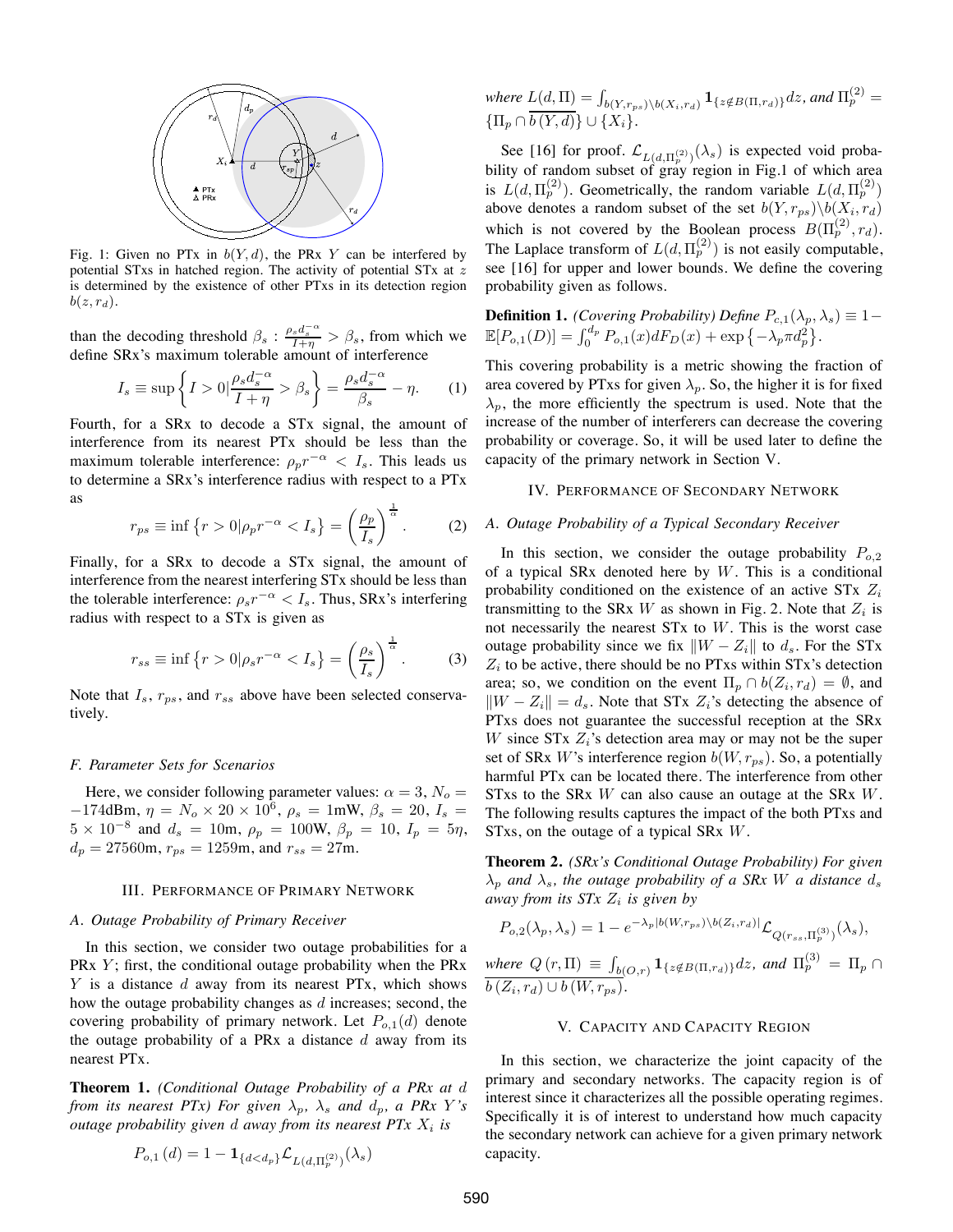

Fig. 2: Conditioned on that there is no PTxs in  $b(Z_i, r_d) \cup b(W, r_{ps})$ , the outage of a  $SRx$  W can be caused by potential  $STxs$  in the hatched region  $b(W, r_{ss})$ . Whether a potential STxs, e.g., at location  $z \in b(W, r_{ss})$ , can give harmful interference to W depends on the potential PTxs in  $b(z, r_d) \setminus (b(Z_i, r_d) \cup b(W, r_{ps}))$ .

#### *A. Outage Requirement for Secondary Network (*'*-constraint)*

To this end, we first impose an outage constraint on secondary network transmission, called the  $\epsilon$ -constraint. To support a certain level of QoS, we require the outage be kept low. We will of course find that the capacity region changes as a function of the outage constraint  $\epsilon$ . We first update the result on the contention density taking into account the  $\epsilon$ -constraint.

Fact 1. *(Maximum Contention Density under*  $\epsilon$ *-constraint) Under an outage constraint*  $\epsilon$  *for*  $P_{o,2}(\lambda_p, \lambda_s)$ *, the lower bound of the contention density*  $\lambda_s^{\epsilon}$  *is given as follows by letting*  $\epsilon = P_{o,2}^u(\lambda_p, \lambda_s^{\epsilon,l})$  with  $\bar{\epsilon} = 1 - \epsilon$ ,  $k_2 = |b(W, r_{ps})\backslash b(Z_i, r_d)|$ 

$$
\lambda_s^{\epsilon,l} = \left[ -\frac{k_2}{q} \lambda_p + \frac{1}{q} \log \frac{1}{1-\epsilon} \right]^+ \tag{4}
$$

*where*  $q = \mathbb{E}\left[Q\left(r_{ss}, \Pi_p^{(3)}\right)\right]$ 

$$
(r_{ss}, \Gamma)
$$

 $\grave{p}$  $\Big)$  =  $\int_{b(W,r_{ss})} \exp \{-\lambda_p h(Z_i, r_d, W, r_{ps}, z, r_d)\} dz$  *which can be computed numerically. See [16] for details.*

## *B. Capacity of Primary and Secondary Network*

The capacity of the primary network is related to the fraction of covered area (through the covering probability in Definition 1) and the amount of information broadcasted from these stations, which is defined as follows. For given  $\lambda_p$  and  $\lambda_s^{\epsilon}$ . The capacity of the primary network  $C_1$  is defined as  $C_1(\lambda_p, \lambda_s^{\epsilon}) =$  $b_p P_{c,1}(\lambda_p, \lambda_s^{\epsilon})$ . In a similar manner, we can define the capacity for secondary network. It can be understood as the achievable throughput given an outage constraint  $\epsilon$ , which is defined as  $C_{2,\epsilon}(\lambda_p, \lambda_s^{\epsilon}) = b_s \lambda_s^{\epsilon} P_{tx} (1 - \epsilon)$ , where  $P_{tx} = \exp \{-\lambda_p \pi r_d^2\}$ is the transmission probability of a typical STx. Note that if  $|b(W, r_{ps})\backslash b(Z_i, r_d)| = 0$  for a fixed  $C_1$ , the secondary network behaves like a stand-alone ad-hoc network in the sense that the  $C_{2,\epsilon}$  increases as  $\epsilon$  increases until it is maximized at  $\epsilon = 1 - \frac{1}{e}$ and will start to decrease as  $\epsilon$  increases over  $1 - \frac{1}{e}$ .

#### *C. Capacity Region*

Based on the definitions of  $C_1$  and  $C_2$ , we now define the capacity region  $\mathbb{C}_{\epsilon}$ , which is the set of achievable operating points  $(C_1, C_2)$  subject to outage constraint.

# **Definition 2.** *The joint capacity region is defined as*

$$
\mathbb{C}_{\epsilon} = \left\{ (x, y) \in \mathbf{R}_+^2 | \exists \lambda_p \geq 0 \text{ s.t. } x = C_1(\lambda_p), y \leq C_{2, \epsilon}(\lambda_p) \right\}.
$$





S1: β<sub>p</sub> =10.0 ε=0.10

> β $_{\rm s}$ =2.0e−01 β $_{\rm s}$ =5.0e−01  $\beta_{\rm s}$ =1.4e+00

> > =2.0e+00

x 10<sup>−</sup><sup>4</sup>

(a) Capacity region was shown for (b) Capacity region was shown for various  $r_d$  values. Increasing  $r_d$  over<br>  $d_1 \approx 2.02 \times 10^4$  decreases  $C_2^{\epsilon, l}$  since too large  $r_d$  decreases transmission  $\lambda_p$ . The limiting capacity of  $C_1$  correopportunity of STxs.

various  $\beta_s$  values.  $C_2^{\epsilon,l}$  is maximized<br>at  $\beta_s = \beta_s^*(0)$  for broad ranges of sponds to  $\log_2(1+\beta_p)=3.46$ . Note that as  $\lambda_p$  increases,  $C_1$  increases and  $C_2^{\epsilon,l}$  decreases.

# VI. IMPACT OF SYSTEM PARAMETERS

# *A. Impact of Detection Radius and Optimization*

We consider the case where we need to determine  $r_d$ . Let  $d_1 = d_p + r_{sp}(d_p)$  and  $d_2 = d_s + r_{ps}$  and suppose that the target decoding SINR of the two networks are given as  $\beta_p$  and  $\beta_s$ . Then,  $C_2^{\epsilon,l}$  below is a function of  $r_d$ :

$$
C_2^{\epsilon,l}(r_d) = \log\left(1+\beta_s\right)\lambda_s^{\epsilon,l}(r_d)\left(1-\epsilon\right)\exp\left\{-\lambda_p\pi r_d^2\right\}.
$$

Recall that  $\lambda_s^{\epsilon,l}$  in (4) has  $k_2 \equiv |b(W, r_{ps})\setminus b(Z_i, r_d)|$  term, which is a function of  $r_d$ . Suppose  $r_d < d_2$ . Then, increasing  $r_d$  makes  $k_2 \rightarrow 0$ , which consequently reduces harmful interference from hidden PTxs and accordingly the outage probability decreases. Thus, increasing  $r_d(< d_2)$  increases  $\lambda_s^{\epsilon,l}$ . Note that  $q$  is also a decreasing function of  $r_d$  but hardly changes. Once if  $r_d \geq d_2$ , then, we have  $k_2 = 0$  and  $\lambda_s^{\epsilon,l}$  increases very slowly and looks constant. We observe that if  $r_d < d_2$  increasing  $\lambda_s^{\epsilon,l}$  dominates decreasing  $\exp\{-\lambda_p \pi r_d^2\}$ , which makes  $C_2^{\epsilon,l}$ increasing. While if  $r_d \geq d_2$  the latter dominates and  $C_2^{\bar{\epsilon},l}$ starts to decrease. So, from the perspective of reducing the impact from hidden PTxs,  $r_d = d_s + r_{ps}$  is a near optimal choice so as to maximize capacity. But along with maximizing  $C_2^{\epsilon,l}$  it is also necessary to protect primary receivers (note that this maximizes  $C_1$ ). So,  $r_d$  should be chosen as follows.

**Rule of Thumb 1.** *(RT1) For given*  $d_1 = d_p + r_{sp}(d_p)$  *and*  $d_2 = d_s + r_{ps}$ , choose the the detection radius of STxs as  $r_d = \max\{d_1, d_2\}$ . It is the sub-optimal choice for maximizing *secondary capacity.*

Increasing  $r_d$  further is not helpful to increasing capacity since it exponentially reduces transmission opportunities.

Fig.3a shows the change in the capacity region for various values of  $r_d$  when  $d_1 = 2.02 \times 10^4$  and  $d_2 = 1269.9$ . Since  $d_2 < d_1$  in our setting, increasing  $r_d$  decreases  $C_2^{\epsilon,l}$  due to decreasing transmission opportunity.

#### *B. Impact of Decoding SINR and Optimization*

Consider the case where we need to determine  $\beta_s$  given all other parameters except  $r_d$  which is a function of  $\beta_s$  by RT1. The transmission capacity of secondary network depends on several terms which increase ( $\nearrow$ ) and decrease ( $\searrow$ ) with  $\beta_s$  as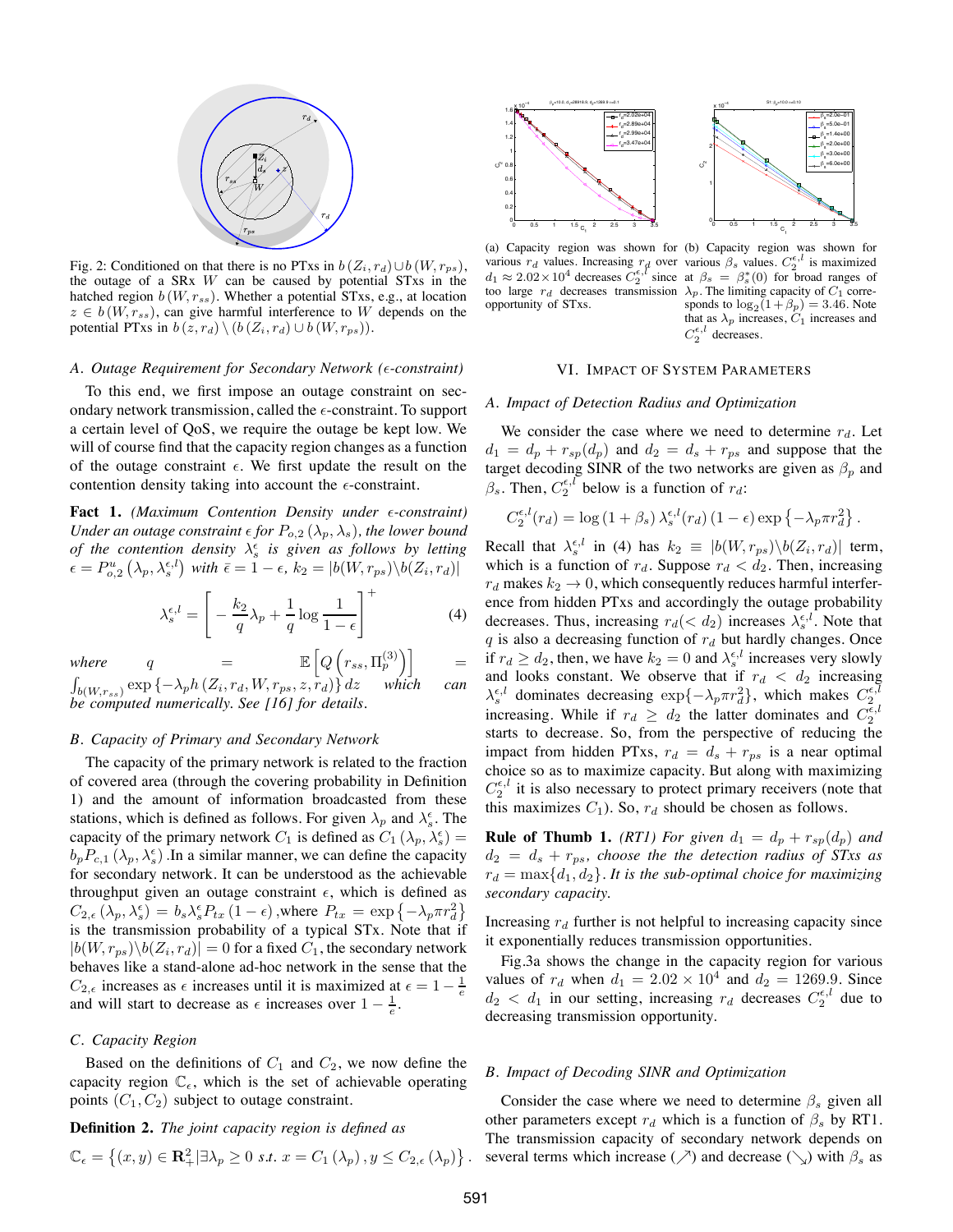follows:

$$
C_2^{e,l}(\underbrace{\beta_s}_{\times}) = c_2 \underbrace{\log(1+\beta_s)}_{\times} \underbrace{(1/q(\beta_s))}_{\searrow} \underbrace{\exp\{-\lambda_p \pi r_d(\beta_s)^2\}}_{\searrow} \tag{5}
$$

for some constant  $c_2 > 0$ . Note that as  $\beta_s$  increases  $r_{ss} \approx$  $d_s\beta_s^{1/\alpha}$  increases, and accordingly  $q(\beta_s)$  also increases. Also as  $\beta_s$  increases,  $r_{ps}$  increases, which eventually increases  $r_d$ since  $r_d$  is assumed to be selected according to the RT1. This exhibits the tradeoff between the three terms in (5). *Increasing the transmission rate (or increasing* βs*) makes the SRx more sensitive to interference and accordingly under a fixed*  $\epsilon$  *allows fewer concurrent transmitters (decreasing node density) and may discourage transmission attempts(decreasing transmission opportunity*). Since  $C_2^{\epsilon,l}(\beta_s)$  is a product of both increasing and decreasing terms there exists a unique maximum point  $\beta_s^*$  maximizing  $C_2^{\epsilon,l}$ , which is a function of  $\lambda_p$ . For  $\lambda_p = 0$ , we can analytically find  $\beta_s^*$  after ignoring noise term. Setting  $dC_2^{\epsilon,l}/d\beta_s = 0$  gives  $\beta_s^*(0) = \exp\left\{W_0\left(-\frac{\alpha}{2e^{\alpha/2}}\right) + \frac{\alpha}{2}\right\} - 1$  for  $\alpha > 2$ . For  $\lambda_p > 0$ ,  $\beta_s^*(\lambda_p)$  can be found numerically.

Suppose that a minimum required data rate (or equivalently decoding SINR) for secondary node's applications is specified as a design requirement, denote it by  $\beta_s^m$ . Then, from the above discussion, it follows that there exists an optimal decoding SINR  $\beta_s^*(\lambda_p)$ , which suggests following.

**Rule of Thumb 2.** (RT2) For a given  $\lambda_p$  and an application*required decoding SINR*  $\beta_s^m$ *, the operating decoding SINR chosen as*  $\beta_s^o = \max\{\beta_s^*(\lambda_p), \beta_s^m\}$  *maximizes the secondary capacity while satisfying the application requirement.*

Replacing  $\beta_s^*(\lambda_p)$  in RT2 with  $\beta_s^*(0)$  makes the rule of thumb easy to use but gives sub-optimal performance. Fig. 3b shows the changes in the capacity region under various  $\beta_s$ . By the definition of  $\beta_s^*(\lambda_p)$ ,  $C_2^{\epsilon,l}$  is maximized at  $\beta_s = \beta_s^*(\lambda_p)$  for given  $\lambda_p$ . However, we have  $\beta_s^*(\lambda_p) \approx \beta_s^*(0) = 1.4$  for broad ranges of  $\lambda_p$  in Fig.3b. Note that the capacity region is roughly bounded by linear boundary, this is because we have  $d_p \approx r_d$ , then  $P_{c,1} \approx e^{-\lambda_p \pi r_d^2}$  and from the definition of  $C_1$  and  $C_2^{\epsilon,l}$ , it is straightforward to show the linear relationship.

## *C. Impact of Transmit Power of STxs and Optimization*

In this section, we show the existence of an optimal transmit power for secondary nodes which maximizes the secondary capacity. An approximation of the optimal transmit power is provided.

We make following assumptions.

(A1) Let the detection radius of STxs be determined as  $r_d =$  $\max\{d_p+\kappa r_{sp}(d_p), d_s+r_{ps}\}$  for some  $\kappa\geq 0.2$ 

(A2) Assume that  $\epsilon$ -contention density  $\lambda_s^{\epsilon}$  is a constant with *respect to*  $d_p$  *and*  $\rho_s$ *, though it changes slowly as a function of them.*

(A3) *Assume that it is required by system design requirements that secondary nodes' tolerable interference level should be at least* Imin <sup>s</sup> *, which consequently determines the minimum required transmit power*  $\rho_s^{\min} = \inf \left\{ \rho_s > 0 \middle| \frac{\rho_s d_s^{-\alpha}}{\eta + I_s^{\min}} > \beta_s \right\} =$ 

<sup>2</sup>In Section VI-C, we assume  $\kappa = 1$ .

 $\beta_s d_s^{\alpha} (\eta + I_s^{\text{min}}).^3$ 

 $\lambda_s^{\epsilon}$  is a constant due to (A2) and thus we optimize  $P_{tx}(\rho_s)$ over  $\rho_s$  to maximize  $C_2^{\epsilon,l}$ . Note that  $r_d = \max\{d_1, d_2\}$ chosen by (A1) is a function of  $\rho_s$ . Specifically,  $d_1(\rho_s)$  =  $d_p + r_{sp}(d_p, \rho_s)$  is a monotonically increasing function of  $\rho_s$ , while  $d_2(\rho_s) = d_s + r_{ps}(\rho_s)$  is a monotonically decreasing function of  $\rho_s$ . Thus, there exist an optimal  $\rho_s$  minimizing  $r_d(\rho_s)$ . Note that minimizing detection radius  $r_d$  maximizes the transmission probability  $P_{tx}$ , and accordingly maximizes  $C_2^{\epsilon,l}$ . Let  $\rho_s^*$  be the optimal transmit power, then  $d_p + r_{sp}(d_p, \rho_s^*) =$  $d_s + r_{ps}(\rho_s^*)$  holds. Since it is hard to find a closed form expression for  $\rho_s^*$ , we find an approximation  $\hat{\rho}_s^*$  using the fact that  $d_p + r_{sp}(d_p, \rho_s^*) \approx d_p$ . With the approximation, solving  $r_{ps}(\rho_s^*) \approx d_p - d_s$  gives  $\rho_s^* \approx \beta_s d_s^{\alpha} \left(\eta + \frac{\rho_p}{(d_p - d_s)^{\alpha}}\right)$ . Then considering the minimum required transmit power, we have an approximated value of  $\rho_s^*$  given as follows.

**Rule of Thumb 3.** *(RT3) For a given secondary system design requirements*  $\beta_s$ ,  $d_s$  *and*  $\rho_s^{\min}$ , *choose the transmit power of*  $\textit{secondary node as } \hat{\rho}_s^* = \max\left\{\rho_s^{\min}, \beta_s d_s^{\alpha}\left(\eta + \frac{\rho_p}{(d_p - d_s)^{\alpha}}\right)\right\}.$  It *is a sub-optimal choice for maximizing the secondary capacity.*

Fig.3a shows  $C_2^{\epsilon,l}$  as a function of  $\rho_s$ , which is maximized at  $\rho_s = \rho_s^*$ . The vertical line denotes the approximation  $\hat{\rho}_s^*$ , which is quite close to the optimal value. If  $\rho_s^* < \rho_s$ , increasing transmit power  $\rho_s$  increases detection radius  $r_d = d_p + r_{sp}(d_p, \rho_s)$ and makes it more conservative, which accordingly results in a capacity loss. While if  $\rho_s < \rho_s^*$ , decreasing transmit power  $\rho_s$  increases detection radius  $r_d = d_s + r_{ps}(\rho_s)$  since decreasing transmit power  $\rho_s$  makes SRx more vulnerable to the interference from PTxs, similarly which causes the loss of secondary capacity.

# *D. Impact of Coverage's Burstiness on Secondary Capacity*

In this section, we show how the burstiness of a primary network's coverage affects the capacity of an associated secondary network For that end, we define the notion of burstiness for Boolean process and make assumptions for simple analysis.

We adopt the definition of burstiness introduced in [17]. For two given primary networks A and B with the same fixed coverage  $c$ , we say that the Network A has a more bursty coverage than the Network B if the Network A has a larger coverage radius than that of the Network B. Fig. 4 shows the realizations of two primary networks' coverage with the same coverage area, where the union of bright gray discs is the coverage of PTxs and the union of dark gray regions around it is the guard band to protect PRxs from STxs. The thickness of the band is given as  $\kappa r_{sp}(d_p)$  for given  $r_{sp}(d_p)$  and  $\kappa \geq 0$  is a measure of the conservativeness of detection radius. If  $\kappa = 0$ , there is no guard band, otherwise the guard band is chosen conservatively.

In this section, we need assumptions (A1) and (A2) with following additional assumption.

(A4) *Assume the primary networks of interest have the fixed*

<sup>&</sup>lt;sup>3</sup>Note that  $\rho_s$ ,  $d_s$ , and  $I_s$  have dependency among them. In previous sections,  $I_s^{\text{min}}$  was the function of given  $\rho_s$  and  $d_s$ . While in this section  $I_s^{\text{min}}$  and  $d_s$ are given, which accordingly determines  $\rho_s^{\text{min}}$ .